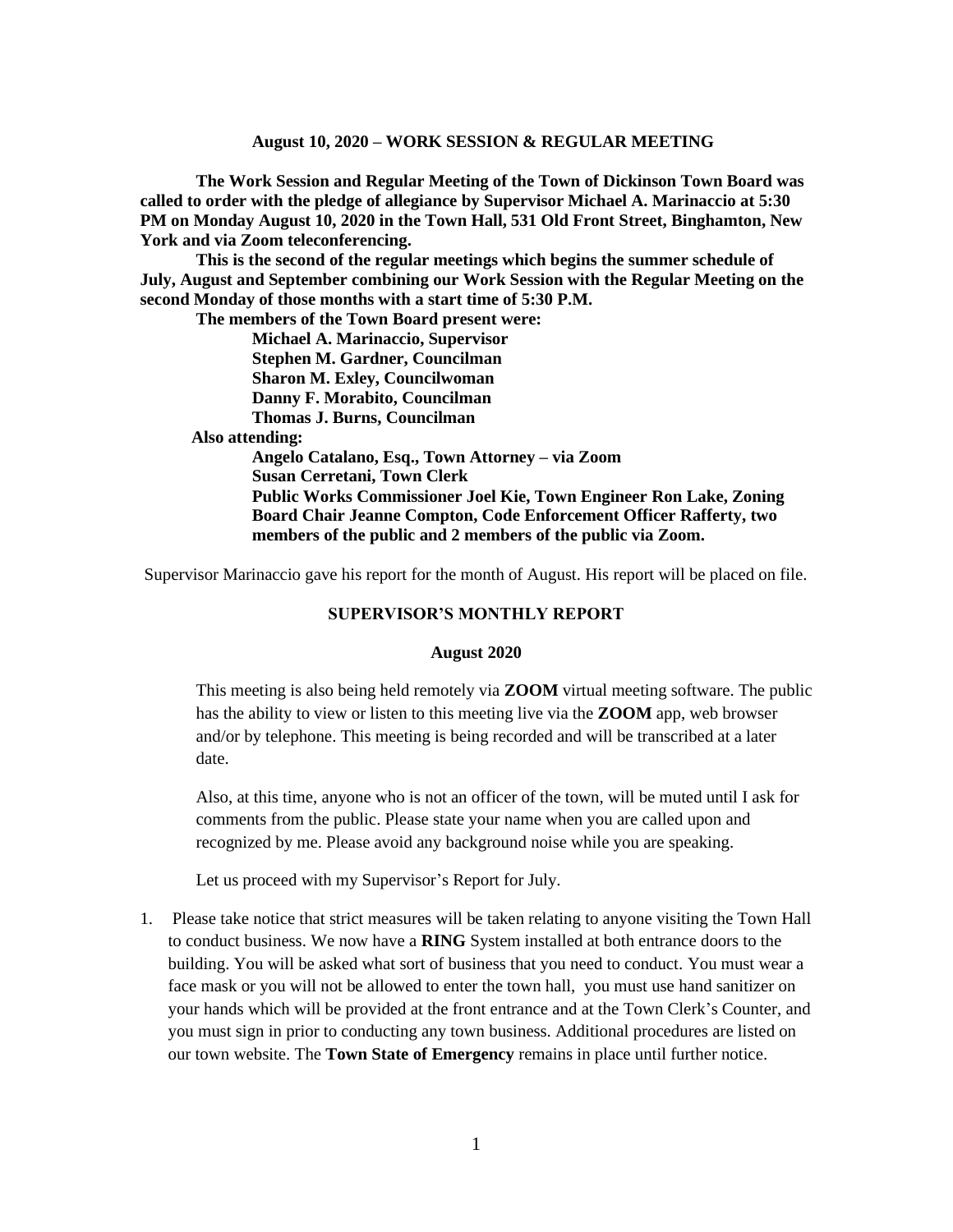#### **SUPERVISORS REPORT CONTINUED:**

- 2. A reminder: Yard Sales are now allowed in the town until further notice. You need to assure social distancing when conducting a yard sale. You also need to apply for a permit from the town clerk's office. There is no charge for the permit.
- 3. I reviewed our town credit card charges and found no issues.
- 4. Sales Tax Revenue for the second quarter for our town is \$195,599.95 for a total year to date of \$436 K. We budgeted \$820 K. Here are some updates on income for the town. (read report)
- 5. I want to remind our town residents that you need to apply for building permits when you are in the process of renovating your home, adding a shed or addition, erecting fences, swimming pools, roof replacements, etc. You can always call our code enforcement office if you have any questions but please do so before you start a project.
- 6. Joel and I had another meeting with a **NYS DOT** representative, Drew Newby, regarding the traffic circle project. Traffic will be detoured for approximately a week pending weather conditions. Coming out of the Sunrise Terrace area, traffic will not be able to make a right to head to towards the city. They will make a left and depending their destination, head to the on ramp to I-81 in the Town of Chenango. Vehicles coming to the Terrace from north to south on Front St. will be able to make a right turn through the dead-end loop where a temporary pass through will be made. Residents who live along the loop will be informed via a flyer. This work will take place when SUNY Broome is not in session and not and if there is a Spiedie Fest. Emergency Services, ambulance services, etc. will be notified.
- 7. I was informed by the **Nimmonsburg United Methodist Church** that the 100<sup>th</sup> Anniversary celebration is now postponed and tentatively scheduled for 2021.
- 8. I had a discussion with **Michael Decker, Director of Broome County Real Property** regarding foreclosures and unpaid water and sewer bills. As I have stated in the past, those residents who do not pay their water/sewer bills and wait until the bills go to taxes, pose a potential problem for the town if the owner of such property defaults on property taxes. The county may begin a process where municipalities will be forced to collect their water/sewer bills as the bills are processed or warn the resident of having their water turned off. I have met with Bev and we will begin developing a warning process for those residents who do not pay their bills.

NOTE from **Michael Decker, Broome County Real property Director** regarding how property taxes will be collected: "Yes, the plan is to do a press conference the first of September once the school tax bills have been sent out. The county also will be posting this information on social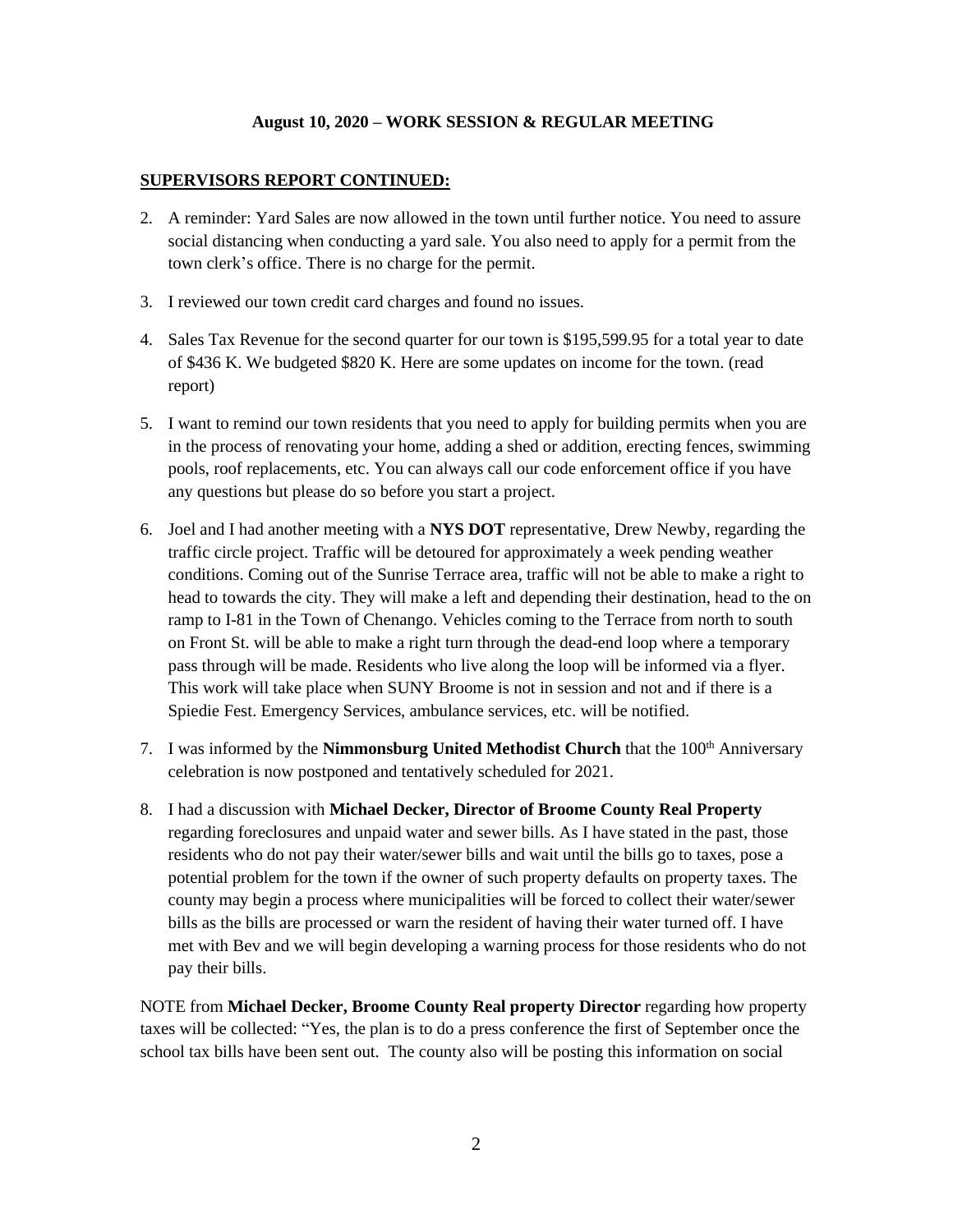#### **SUPERVISORS REPORT CONTINUED:**

media as well as posting on the County website. In the tax bills being sent out, the insert will have specific instructions regarding the closing of the off-site's locations and the opening of the new mall location as well as the County Office Building hours".

- 9. I participated in the **Comp Alliance Insurance Company Safety webinar** and found it to be very informative. Most of the actions that were recommended by them regarding **COVID-19** protection is being followed by our town.
- 10. I received a call from one of our residents who live in the **Chenango Shores** neighborhood regarding a very large gathering at the **Regal Movie Complex** parking lot. Another call was made to Councilman Burns. The information shared was very concerning and troubling to me. Large crowds, no face masks, no social distancing, loud noise until around 12 midnight, alcohol consumption, garbage and litter left after the gathering, blocking the side walk, people in the Street on Front St., vehicles doing donuts in the street, etc. I talked to the manager at the **Cracker Barrel Restaurant** and she shared the same concerns. I contacted the Sheriff and the County Executive, and they are now aware of the gathering which takes place on Friday evenings at this location.
- 11. On Saturday, Aug. 15, starting at around 10 for queuing up the participating vehicles, a Community Caravan called **Love Drives Us**, will begin at Lot #1 off of Lt. Van Winkle Dr. and will proceed around 11 am down Front St. to a location on Riverside Dr. Anyone can participate. The caravan will consist of vehicles. The Town of Dickinson will be participating, and we will use one of our town vehicles. An invitation was sent out through the **BCAOTV** and from me to all the towns and villages. This caravan is for celebrating the spirit of the Greater Binghamton Community in response to prove that we are surviving the **COVID-19** pandemic.
- 12. There will be a flagpole dedication at the **Sunrise Terrace Park** on August 21 starting at around 12 noon. Alison Vanek, daughter of the late Lillian Vanek, who passed away on December 10, 2018 and who was a long-term resident of Sunrise Terrace and an active member of the **Sunrise Terrace Association**, will be present to unveil the plaque dedicated to Lillian Vanek whose estate donated the money for the flag pole and plaque. Everyone is invited to attend.
- 13. The **Sunrise Terrace Association** will be holding their Annual neighborhood Yard Sale on Saturday, Aug. 22 starting around 9 am to 1 pm. Individual permits are not required. Residents in the Terrace need to register with Kathy Brown, 607-765-2510 or email at [kbrown4173@gmail.com](mailto:kbrown4173@gmail.com) There is a \$5.00 fee and payment can be dropped off at 55 Terrace Dr. no later than Aug. 19.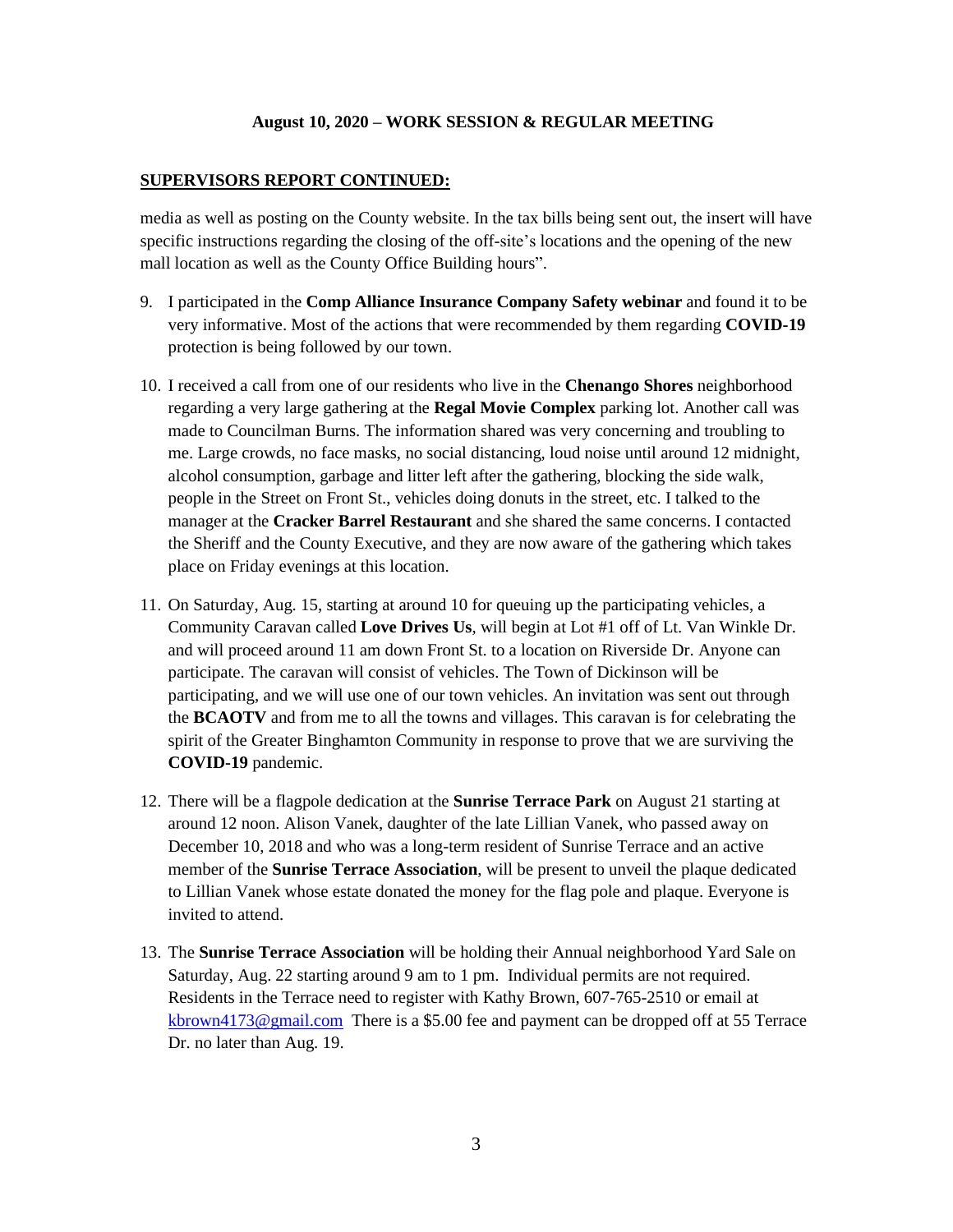## **SUPERVISORS REPORT CONTINUED:**

#### 14. **Code Violations Report**:

- 1. 55 Sunset Dr., building without a permit, no house numbers
- 2. 16 Francis St., dog feces in yard, two unlicensed vehicles openly stored

### **Dog Control Reports**

I received the Dog Control Officer Reports for July which covers our town and the village: Complaint in the village regarding a person bitten and scratched by a neighbor's dog. Victim did not want to pursue the issue. A bite report was sent to the **BC Health Department** and the dog owner was warned for the dog not being licensed. In the town, stray dog captured and sent to the shelter. Person allowing dog to defecate on her property and then not picked up. Issue resolved with the dog owner placing a lock on the gate so children cannot let the dog off the property.

## **NYSEG Warning Letter:** No **NYSEG** warnings issued

**Next Meeting:** Our next Board meeting is tentatively scheduled for September 14, 5:30 PM. We are in the summer schedule for board meetings unless we have an emergency issue to deal with or some other town relate

## **PUBLIC COMMENTS:**

A resident commented on the situation that occurred at the Regal Cinema parking lot Friday night. There was a very large, loud gathering of people and approximately 300 cars in the parking lot of the Regal Cinema. He stated that it was total chaos and it continued past 1 am. The resident stated that he appreciated the response and action taken by the Town of Dickinson. Supervisor Marinaccio contacted the State Police and the Sheriff's Department to report the incident.

Another resident stated that he could hear the loud noise from the cars on Front Street all the way at the top of Ferndale Drive.

The resident then thanked Public Works Commissioner Kie for his help in obtaining a variance. He also voiced concerns that a pickup truck with a large trailer has been parked at the corner of Rosedale and Terrace Drive for the past two weeks. It is parked near the intersection and he is fearful that there might be an accident because of it. Mr. Kie stated that the vehicle was ticketed today.

A resident commented on the gathering of classic cars in the movie theater parking lot. He remarked that it started out as a nice, peaceful organized event and later that evening it went out of control with drag racing on Front Street, with no law enforcement in sight.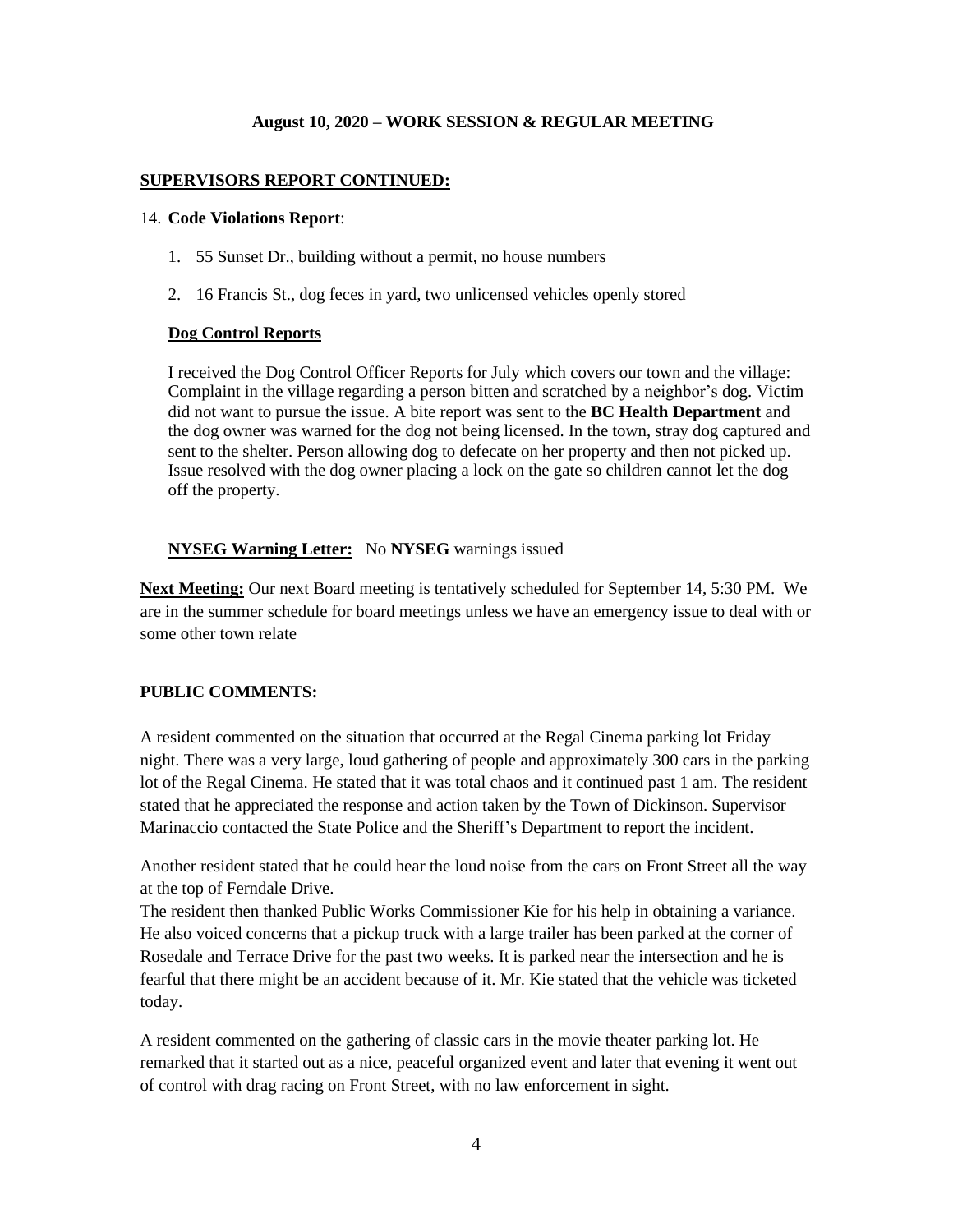### **COMMITTEE REPORTS**

#### • **PUBLIC WORKS**

- o Public Works Commissioner reported that he is doing an experiment with a relatively inexpensive crack sealer on Pleasant Court to extend the life of the pavement on the street.
- o Deyo Hill Road and Republic Street will be milled and paved out of **CHPS** funds.

### • **FINANCE**

#### **SUPERVISOR'S MONTHLY FINANCIAL REPORT**

Councilman Morabito made a motion to approve the **June 2020 Supervisor monthly report** seconded by Councilman Burns. All in favor.

#### **TOWN CLERK MONTHLY FINANCIAL REPORT**

Councilwoman Morabito made a motion to accept the **July 2020 Monthly Financial Report** for the **Town Clerk in the amount of \$1,889.24.** On a motion by Councilman Morabito seconded by Councilman Gardner. All in favor.

#### **ABSTRACTS FOR APPROVAL**

On Motion from Councilman Morabito, seconded by Councilman Burns to approve **abstract # 8**, dated **August 10, 2020** in the amount of **\$147,505.56.** Vote Ayes- 5, Nays-0, Absent-0.

Supervisor Marinaccio voting Aye Councilman Gardner voting Aye Councilwoman Exley voting Aye Councilman Morabito voting Aye Councilman Burns voting Aye

Unanimously passed and noted as duly adopted.

**Abstract Summary of Audited Vouchers for Funds respectively in the amount(s) of \$147,505.56.** 

**Voucher #8 for August 2020 in the amount of \$147,505.56.**

| <b>General Fund</b>          | \$18,065.51 |
|------------------------------|-------------|
| <b>Part Town</b>             | \$55.99     |
| <b>Highway</b>               | \$15,563.97 |
| <b>Fire districts</b>        | \$0.00      |
| <b>Light Districts</b>       | \$3,376.27  |
| <b>Sewer Operating Dist.</b> | \$7,146.08  |
| <b>Water Operating Dist.</b> | \$6,984.50  |

#### • **PERSONNEL**

o Councilwoman Exley had nothing new to report.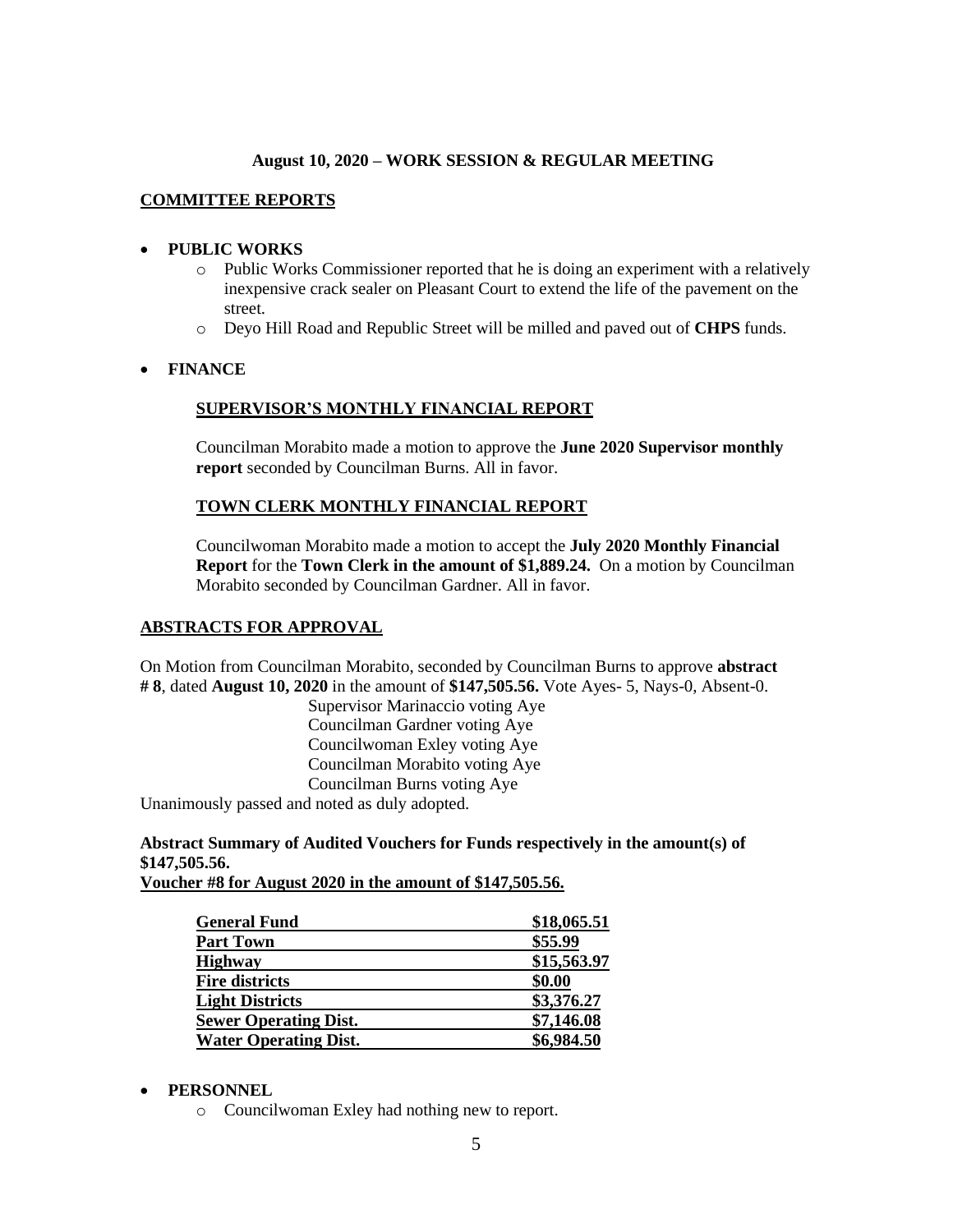#### • **PLANNING**

o Jerry Ford is the new chairman of the Planning Board.

#### **APPROVAL OF MINUTES**

On a motion by Councilwoman Exley seconded by Councilman Gardner to approve the **Work Session and Regular Meeting Minutes of <b>July 13, 2020**. All in favor. Vote Ayes  $-5$ , Nays  $-0$ , Absent -0.

> Supervisor Marinaccio voting Aye Councilman Gardner voting Aye Councilwoman Exley voting Aye Councilman Morabito voting Aye Councilman Burns voting Aye

All in favor.

#### **ATTORNEY**

#### **RESOLUTION 2020-12**

The following Resolution was offered by Councilman Morabito, who moved its adoption, seconded by Councilman Gardner to wit:

BE IT RESOLVED, by the Town Board of the Town of Dickinson, Broome County, New York as follows:

### **RESOLUTION: AUTHORIZING COUGHLIN & GERHART TO HANDLE A LITIGATION MATTER REGARDING A TAX ASSESSMENT CHALLENGE FOR THE FAIRFIELD INN OUTSIDE THE RETAINER AT THE HOURLY RATE OF \$200.00.**

The question of adoption of the foregoing Resolution was duly put to a vote on roll call which resulted as follows: All in favor. Vote  $Ayes - 5$ , Nays  $-0$ , Absent -0.

> Supervisor Marinaccio voting Aye Councilman Gardner Aye Councilwoman Exley voting Aye Councilman Morabito voting Aye Councilman Burns voting Aye

All in favor.

#### **RESOLUTION 2020-13**

The following Resolution was offered by Councilwoman Exley, who moved its adoption, seconded by Councilman Gardner to wit:

BE IT RESOLVED, by the Town Board of the Town of Dickinson, Broome County, New York as follows:

## **RESOLUTION: ADOPTING THE NEW RETENTION AND DISPOSITION SCHEDULE FOR NEW YORK LOCAL GOVERNMENT RECORDS OR LGS-1.**

The question of adoption of the foregoing Resolution was duly put to a vote on roll call which resulted as follows: All in favor. Vote  $Aves - 5$ , Nays  $-0$ , Absent -0.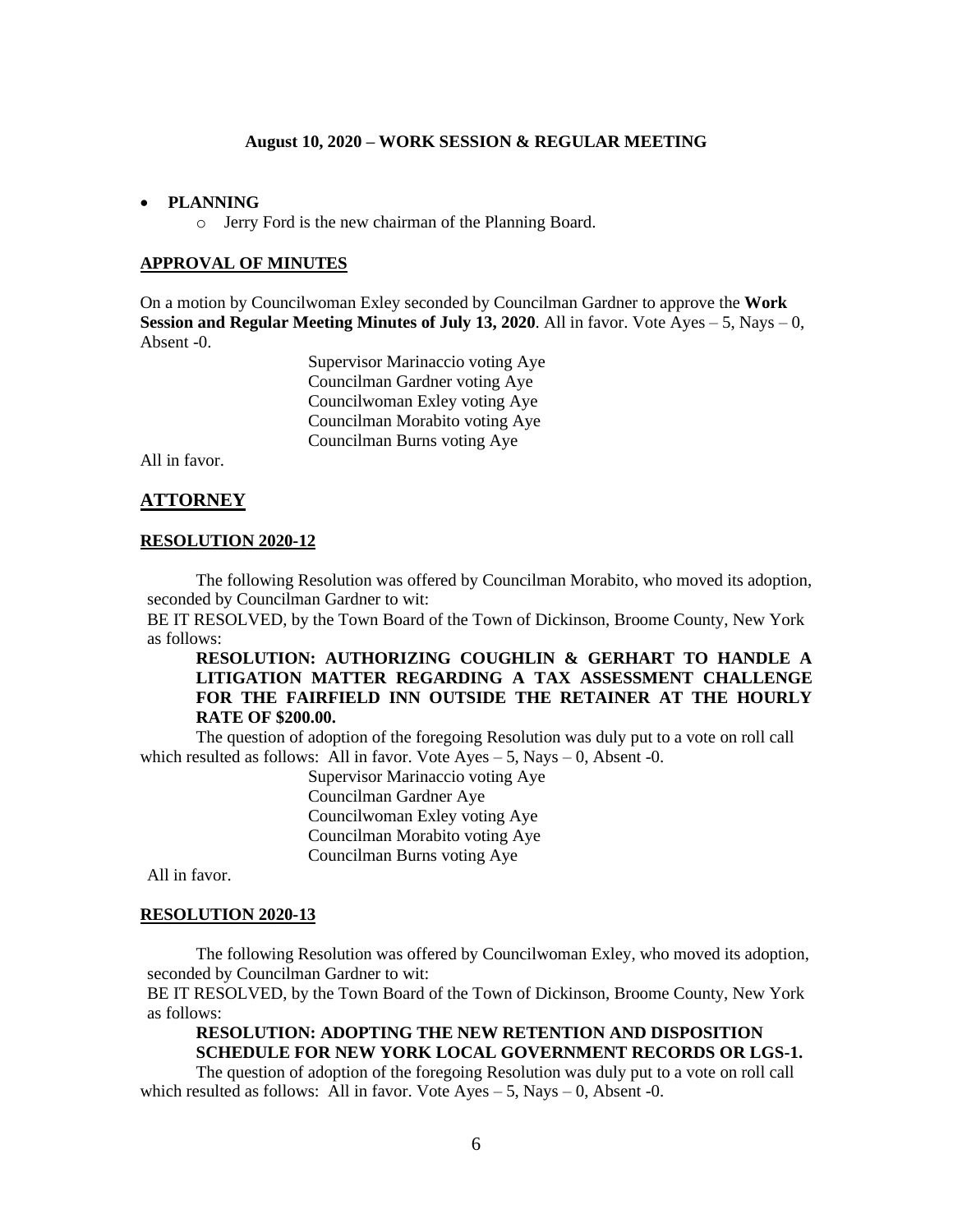Supervisor Marinaccio voting Aye Councilman Gardner Aye Councilwoman Exley voting Aye Councilman Morabito voting Aye Councilman Burns voting Aye

All in favor. Resolution on file.

#### **RESOLUTION 2020-14**

The following Resolution was offered by Councilman Gardner, who moved its adoption, seconded by Councilman Morabito to wit:

BE IT RESOLVED, by the Town Board of the Town of Dickinson, Broome County, New York as follows:

**RESOLUTION: AUTHORIZING FINANCING FOR THE PURCHASE OF A PICKUP TRUCK AND RELATED EQUIPMENT/ACCESSORIES, AT THE MAXIMUM ESTIMATED COST OF ONE HUNDRED THOUSAND DOLLARS (\$100,000.00); APPROPRIATING SAID AMOUNT FOR SUCH PURPOSE; AND AUTHORIZING THE ISSUANCE OF NOT TO EXCEED \$100,000.00 SERIAL BONDS OF SAID TOWN TO PAY THE COST THEREOF.**

The question of adoption of the foregoing Resolution was duly put to a vote on roll call which resulted as follows: All in favor. Vote  $Ayes - 5$ , Nays  $-0$ , Absent -0.

> Supervisor Marinaccio voting Aye Councilman Gardner Aye Councilwoman Exley voting Aye Councilman Morabito voting Aye Councilman Burns voting Aye

All in favor.

Legal Notice of Estoppel to be published in the Binghamton Press. A complete copy of the resolution is available for public inspection during regular business hours at the Town Clerk's Office, 531 Old Front Street, Binghamton, NY, for a period of twenty days from the date of publication of this Notice.

Attorney Catalano alerted the Board that the intent of the State is to re-open the schools in the next couple weeks, we anticipate a lot of **COVID-19** issues especially on the labor front with staffing. As issues arise, we will address them one on one and we should be ready for a lot of absences.

### **COMMITTEE REPORTS:**

#### **PUBLIC WORKS – WATER DEPARTMENT & HIGHWAY DEPARTMENT**

• Public Works Commissioner Kie reported that he received a preliminary landscape design plan for the proposed roundabout from **NYS DOT**. The design is for grasses.

### **PLANNING & ZONING BOARD**

• There is a Planning Board meeting scheduled for August  $25<sup>th</sup>$  regarding a swimming pool.